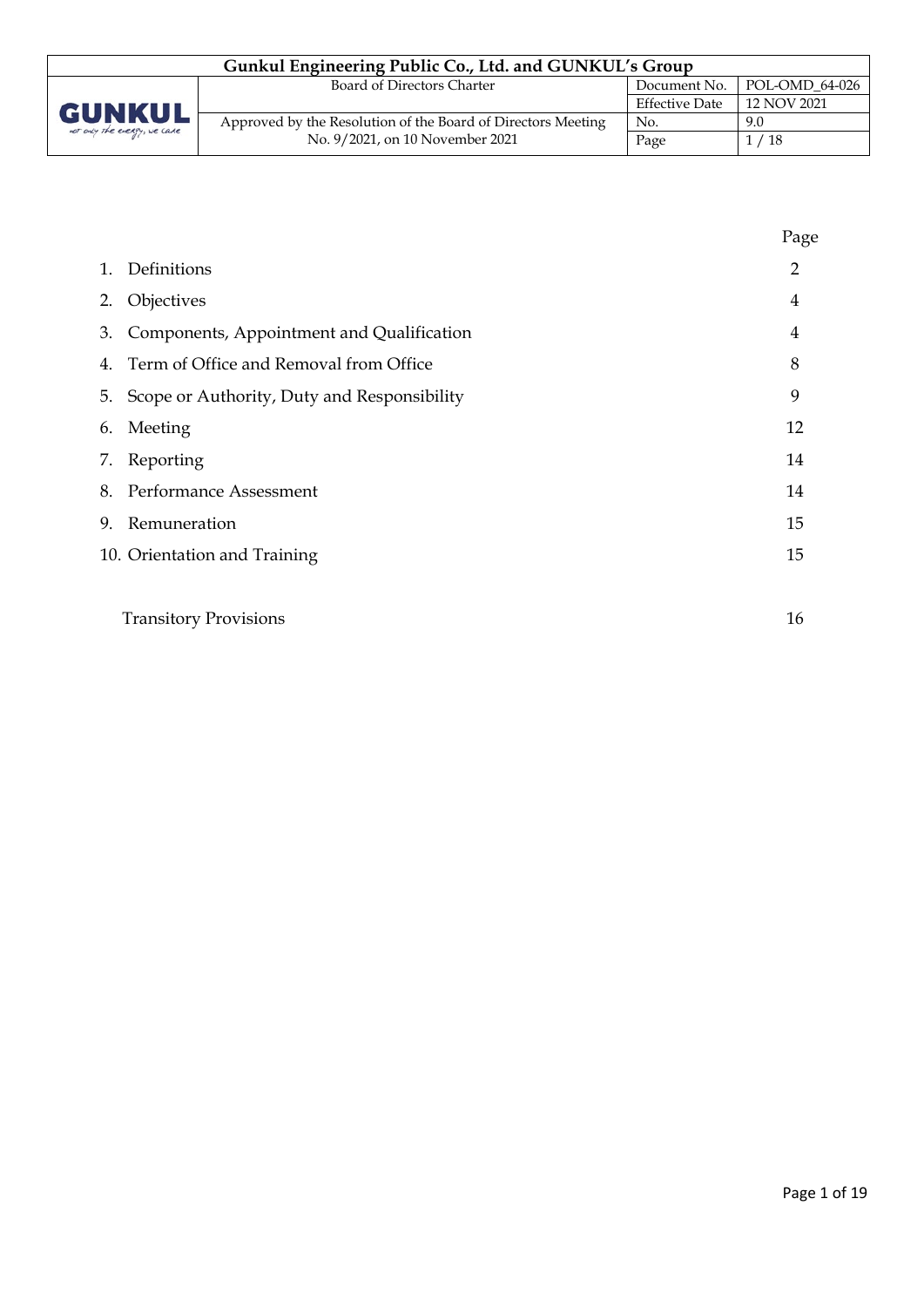| Gunkul Engineering Public Co., Ltd. and GUNKUL's Group |                                                              |                       |                |  |
|--------------------------------------------------------|--------------------------------------------------------------|-----------------------|----------------|--|
|                                                        | Board of Directors Charter                                   | Document No.          | POL-OMD 64-026 |  |
|                                                        |                                                              | <b>Effective Date</b> | 12 NOV 2021    |  |
| <b>GUNKUL</b><br>not only the energy, we care          | Approved by the Resolution of the Board of Directors Meeting | No.                   | 9.0            |  |
|                                                        | No. 9/2021, on 10 November 2021                              | Page                  | 2/18           |  |

| 1. | Definitions                                 |                                                                                                                                                                                                                                                                                                                                   |
|----|---------------------------------------------|-----------------------------------------------------------------------------------------------------------------------------------------------------------------------------------------------------------------------------------------------------------------------------------------------------------------------------------|
|    | "Company"                                   | Gunkul Engineering Co., Public Co., Ltd.                                                                                                                                                                                                                                                                                          |
|    | "GUNKUL's Group"                            | Subsidiary and affiliated companies of Gunkul Engineering<br>Public Co., Ltd.                                                                                                                                                                                                                                                     |
|    | "Board of Directors"                        | The Board of Directors of Gunkul Engineering Public<br>Co., Ltd.                                                                                                                                                                                                                                                                  |
|    | "Director"                                  | The director of Gunkul Engineering Public Co., Ltd.                                                                                                                                                                                                                                                                               |
|    | "Independent Director"                      | The director who is not the executive and has the<br>qualifications and independence in accordance with the<br>requirements of the Notification of the Capital Market<br>Supervision Committee No. Thor Jor 29/2551                                                                                                               |
|    | "Executive Director"                        | The director who has assumed the executive management of<br>the company                                                                                                                                                                                                                                                           |
|    | "Non-Executive Director"                    | The director who has not related to the management of the<br>routine work of the company                                                                                                                                                                                                                                          |
|    | "Sub-Committee"                             | The sub-committee of Gunkul Engineering Public Co., Ltd.                                                                                                                                                                                                                                                                          |
|    | "Executive"                                 | The person appointed to take the post of the deputy line<br>supervisor or higher of Gunkul Engineering Public Co., Ltd.<br>and the corporate group                                                                                                                                                                                |
|    | "Executive in accordance with the           |                                                                                                                                                                                                                                                                                                                                   |
|    | definition of the Securities and Exchange   |                                                                                                                                                                                                                                                                                                                                   |
|    | Commission Office (SEC)"                    | The Chief Executive Officer and lower who have taken the<br>post equivalent to those taking fourth executive level and<br>include those taking the management post in accounting or<br>finance which is the division manager or higher or equivalent                                                                              |
|    | "Related Transaction"                       | The transaction of the listed company or the subsidiary<br>company with the person related to the listed company such<br>as director, executive, major shareholder or the person with<br>control power on the listed company including the juristic<br>person that such person is a major shareholder or has the<br>control power |
|    | "Person with possible conflict of interest" | The following persons:<br>Director or executive of the securities issuer<br>a.<br>b. Major shareholder of the securities issuer<br>c. Person with control power of the securities issuer<br>. Danaan antik 11. maana ny mampiisa malaitanaken ny malaitanaken                                                                     |

- d. Person with lineage or marital relationship or relationship legally registered with the person in (a), (b) or (c) which is father, mother, spouse, brother and sister, child or spouse of the child
- e. Any juristic person that the person in (a), (b) or (c) has significantly held shares or control power or any interest whether directly or indirectly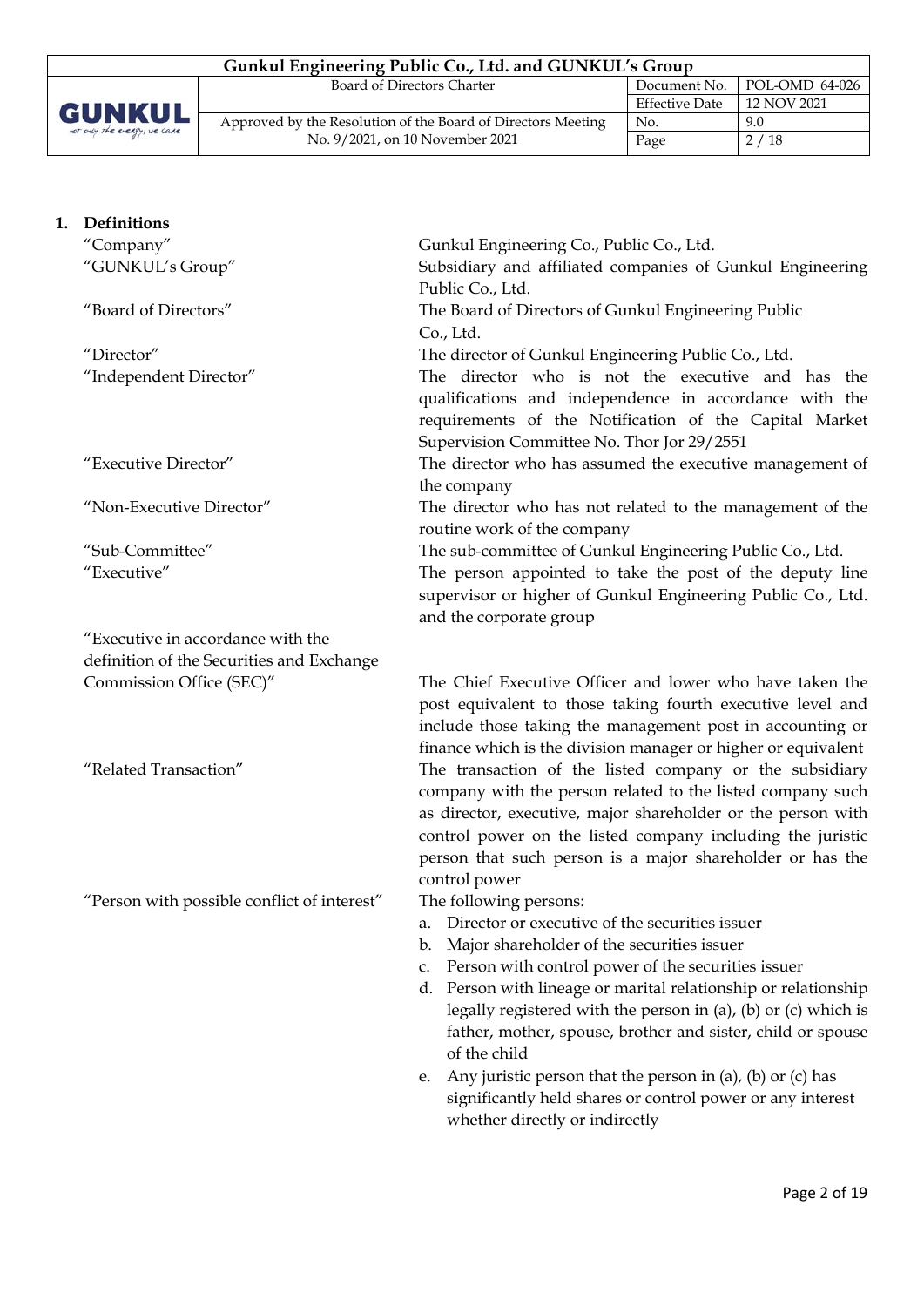| Gunkul Engineering Public Co., Ltd. and GUNKUL's Group |                                                              |                       |                              |  |
|--------------------------------------------------------|--------------------------------------------------------------|-----------------------|------------------------------|--|
|                                                        | Board of Directors Charter                                   | Document No.          | $\mid$ POL-OMD 64-026 $\mid$ |  |
|                                                        |                                                              | <b>Effective Date</b> | 12 NOV 2021                  |  |
| <b>GUNKUL</b><br>not only the every, we care           | Approved by the Resolution of the Board of Directors Meeting | No.                   | 9.0                          |  |
|                                                        | No. 9/2021, on 10 November 2021                              | Page                  | 3/18                         |  |

| "Related Person"            | The person or partnership with relationship with any person<br>of the following natures.                                                                                                                                                                                                                                                                                                                                                                                                                                                                                                                                                                                                                                                                                                                                                                                                                                                                                                                                 |
|-----------------------------|--------------------------------------------------------------------------------------------------------------------------------------------------------------------------------------------------------------------------------------------------------------------------------------------------------------------------------------------------------------------------------------------------------------------------------------------------------------------------------------------------------------------------------------------------------------------------------------------------------------------------------------------------------------------------------------------------------------------------------------------------------------------------------------------------------------------------------------------------------------------------------------------------------------------------------------------------------------------------------------------------------------------------|
|                             | a. Spouse of such person<br>b. Child under the legal age of such person<br>Ordinary partnership of such person or the person in (a)<br>c.<br>or $(b)$ is the partner<br>d. Limited partnership that such person or the person in (a)<br>or (b) is the partner with unlimited liability or is the<br>partner with limited liability over thirty percent of the<br>total shares of the limited partnership<br>Limited company or public limited company that such<br>e.<br>person or the person in (a) or (b) or the partnership in (c)<br>or (d) has shares over thirty percent of the total<br>outstanding shares of such company or<br>Limited company or public limited company that such<br>f.<br>person or the person in (a) or (b) or the partnership in (c)<br>or (d) or the company in (e) has jointly held shares over<br>thirty percent of the total outstanding shares of such<br>company or<br>The juristic person that such person has power to manage<br>g.<br>as the representative of the juristic person |
| "Significant Shareholder"   | The shareholder of any enterprise over ten percent of the total<br>shares with voting right of such enterprise and such<br>shareholding includes the shares held by the related persons.                                                                                                                                                                                                                                                                                                                                                                                                                                                                                                                                                                                                                                                                                                                                                                                                                                 |
| "Major Shareholder"         | The shareholder of any company over ten percent of the total<br>shares with voting right of such company and such<br>shareholding includes the shares held by the related persons.                                                                                                                                                                                                                                                                                                                                                                                                                                                                                                                                                                                                                                                                                                                                                                                                                                       |
| "Person with Control Power" | The shareholder or any person who in fact has influence on<br>determination of policy, management or operation of the<br>company significantly whether such influence is resulted<br>from shareholding or power assigned under the agreement or<br>any matter, particularly, such person has satisfied one of the<br>following characters.                                                                                                                                                                                                                                                                                                                                                                                                                                                                                                                                                                                                                                                                               |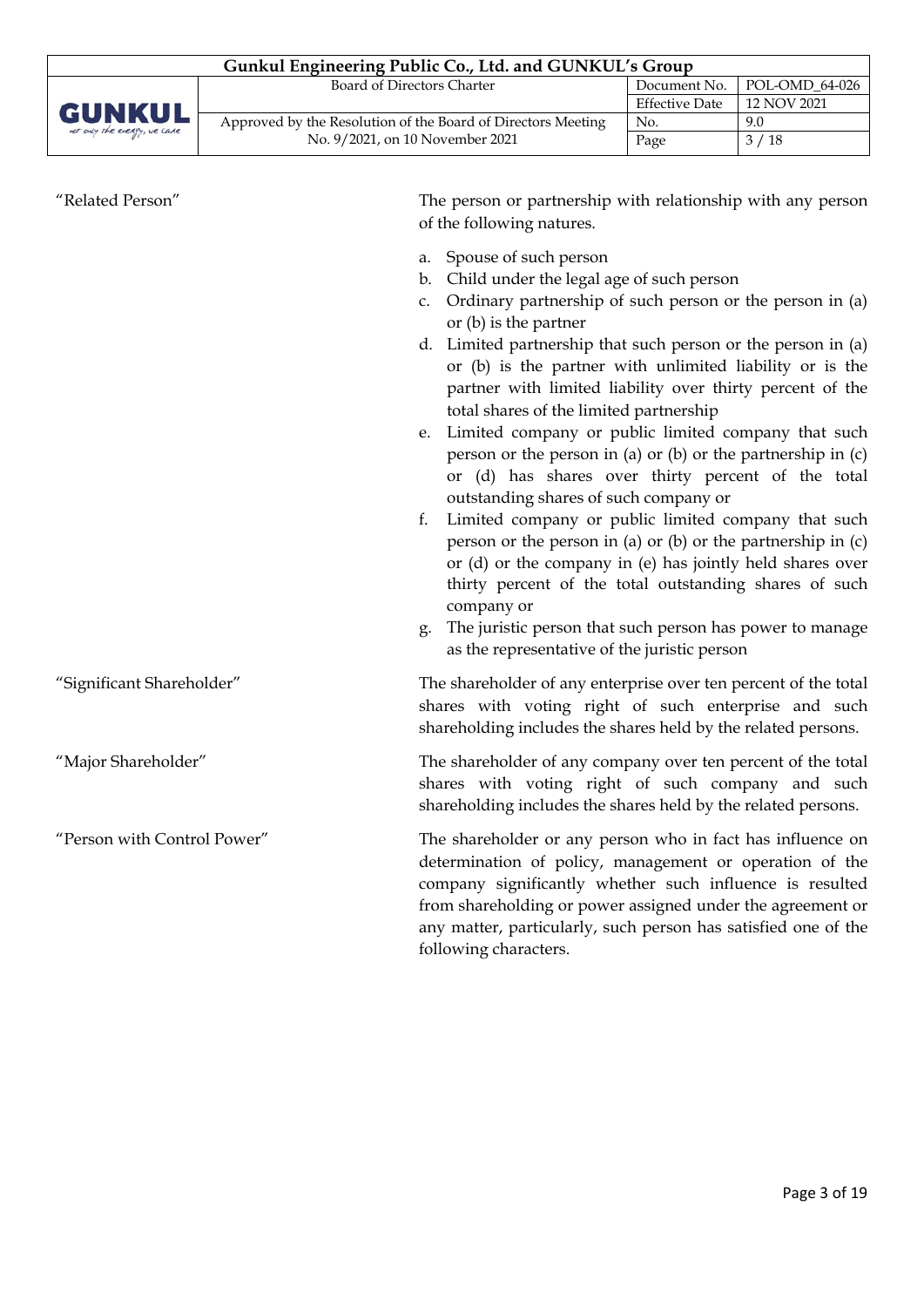| Gunkul Engineering Public Co., Ltd. and GUNKUL's Group |                                                              |                       |                               |  |
|--------------------------------------------------------|--------------------------------------------------------------|-----------------------|-------------------------------|--|
|                                                        | Board of Directors Charter                                   |                       | Document No.   POL-OMD 64-026 |  |
|                                                        |                                                              | <b>Effective Date</b> | 12 NOV 2021                   |  |
| <b>GUNKUL</b><br>not only the every, we care           | Approved by the Resolution of the Board of Directors Meeting | No.                   | 9.0                           |  |
|                                                        | No. 9/2021, on 10 November 2021                              | Page                  | 4/18                          |  |

- a. The person is eligible to cast a vote whether directly or indirectly over twenty five percent of the total number of shares with voting rights of the company.
- b. The person who is in fact able to control the appointment or removal of the director of the company.
- c. The person who is in fact able to control the person responsible for arrangement of the policy, management or operation of the company to follow his instruction to determine the policy, management or operation of the company.
- d. The person who is in fact able to undertake the operation in the company or is responsible for the operation of the company like the director or executive, including the person whose post has the authority and duty similar to such person of the company.

# **2. Objectives**

The Board of Directors Charter is prepared to be a framework and guideline on practice and to keep every director aware of his duty and responsibility to perform his duty correctly and completely.

As the board of directors is the representative of the shareholders, the board of directors is required to perform its duty with integrity, honesty, transparency and care for the maximum benefit of the shareholders and company and fairness towards all related parties in accordance with the good governance principle.

The main duty of the board of directors is to make a decision and support the operation of the management to determine the vision, mission, strategy and policy of the company and to monitor the operation of the executive and to take responsibility for the operating results of the company towards the shareholders and to promote the company to grow sustainability with ethical, transparent and accountable management which will enhance confidence of shareholders, investors, stakeholders and all related parties.

## **3. Components, Appointment and Qualification**

## **3.1 Components and Appointment**

- 3.1.1 The Board of Directors shall consist of at least 5 persons and not more than 12 persons while at least one-third of the directors are required to be an independent director and at least half of the directors of the company are required to have their domicile in Thailand.
- 3.1.2 The component of the board of directors of the company is required to have the directors with variety of skills and competences suitable to the businesses and there are checks and balances within the Board of Directors of the company.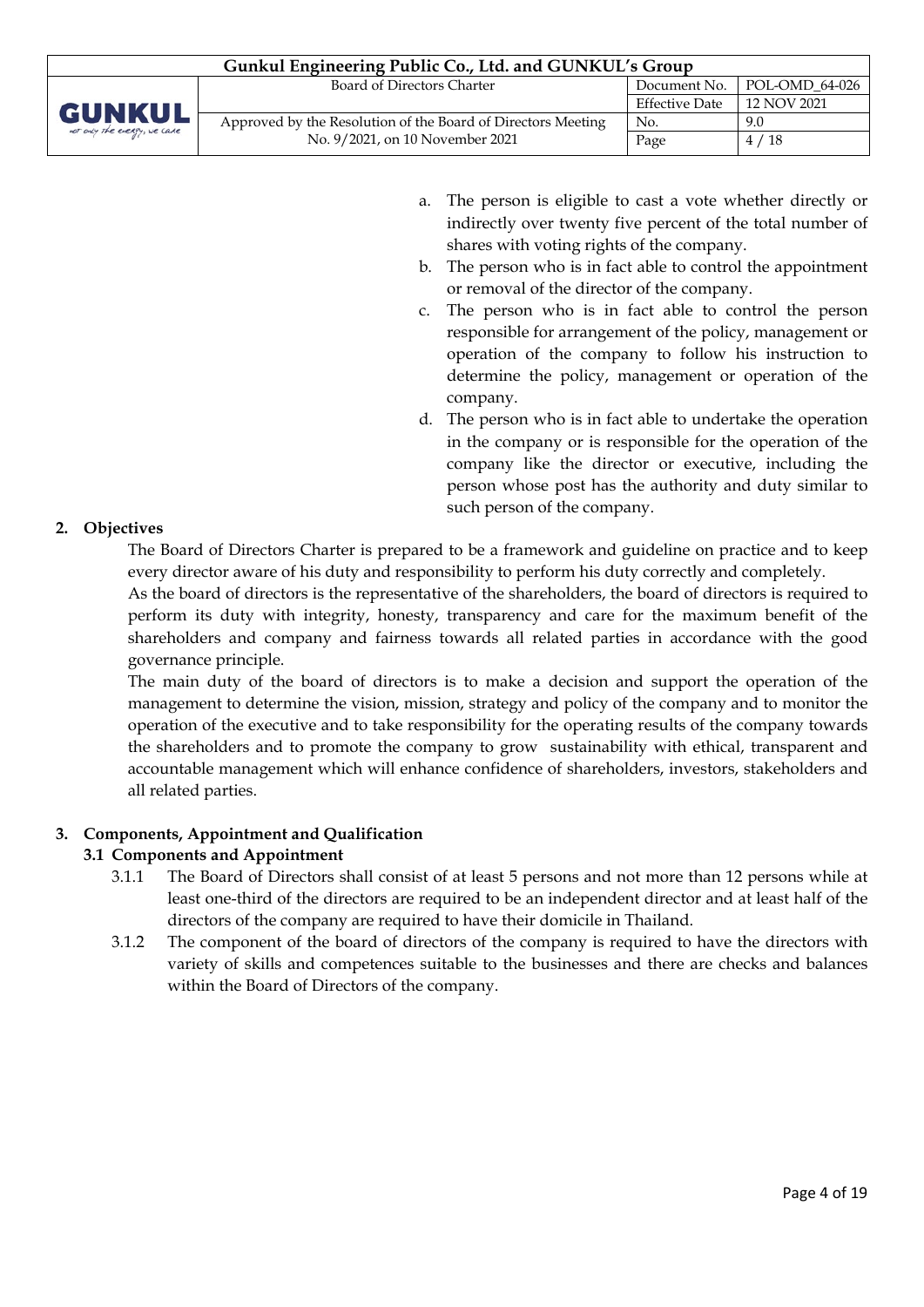| Gunkul Engineering Public Co., Ltd. and GUNKUL's Group |                                                              |                       |                               |  |
|--------------------------------------------------------|--------------------------------------------------------------|-----------------------|-------------------------------|--|
|                                                        | Board of Directors Charter                                   |                       | Document No.   POL-OMD 64-026 |  |
| <b>GUNKUL</b>                                          |                                                              | <b>Effective Date</b> | 12 NOV 2021                   |  |
| not only the every, we care                            | Approved by the Resolution of the Board of Directors Meeting | No.                   | 9.0                           |  |
|                                                        | No. 9/2021, on 10 November 2021                              | Page                  | 5/18                          |  |

- 3.1.3 The shareholders will consider and vote the director of the company through selection of the qualified and independent persons and/or the qualified persons who are not the executive and/or the executives of the company with approval from the recruitment and remuneration committee before it is proposed to the meeting of the board of directors of the company and/or the meeting of shareholders for consideration.
- 3.1.4 The election of director of the company the meeting of shareholders shall be made with the majority votes based on the criteria and methods as follows.
	- 1. A shareholder has one vote for one share.
	- 2. The shareholder casts his vote to elect the director of the company on an individual basis.
	- 3. The person with the highest vote arranged in order will be elected the directors of the company at the number of the directors to be made or elected in such election. If the persons elected in respective order have the same votes in excess of the number of directors to be made, the chairman of the meeting will cast a decisive vote.
- 3.1.5 The Board of Directors will appoint the chairman of the Board of Directors of the company.
- 3.1.6 The company proposes the person to be the Secretary of the Board of Directors and the secretary of the company to the Board of Directors for approval.

## **3.2 Qualifications**

#### **3.2.1 Directors of the Company**

- 1. The Chairman of the Board of Directors of the company shall not the executive director.
- 2. The directors of the company shall possess qualifications and no forbidden character prescribed in the Public Company Limited law and not to possess the character not suitable to reliability entrusted to manage the business of which the shares are publicly held in accordance with the notifications of the Securities and Exchange Commission.
- 3. The directors of the company shall possess vision, reliability, knowledge, competence, experience, proficiency; as well as, being a person with qualifications in accordance with the company's business strategy and the corporate group both professional skills, specialization and understanding in the nature of the business and the corporate group which is beneficial to the business undertaken including business ethics.
- 4. The directors of the company shall not undertake any business or become a partner or director of the company or juristic person of which the nature and the business undertaken is in competition with the business of the company.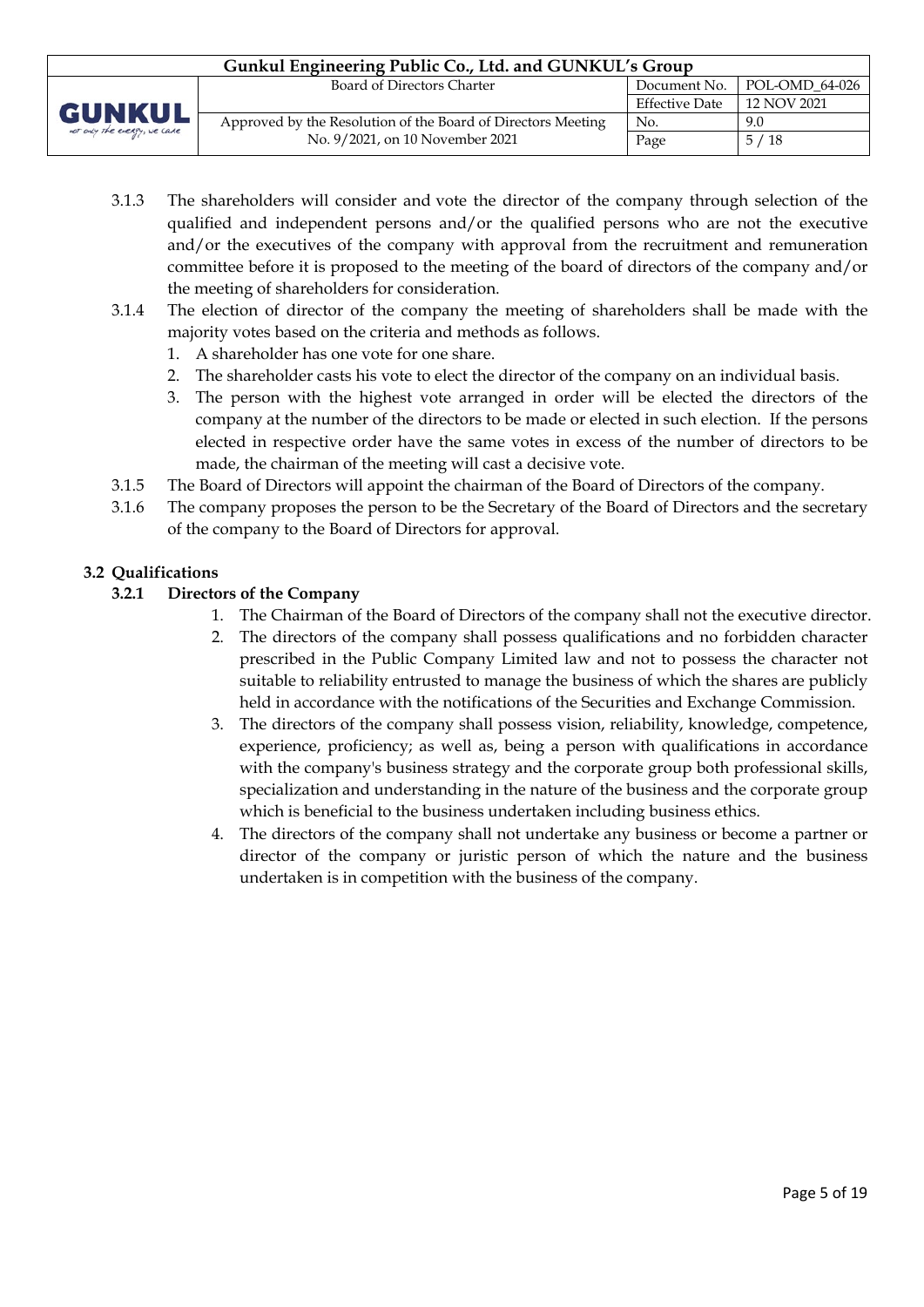| Gunkul Engineering Public Co., Ltd. and GUNKUL's Group |                                                              |                       |                               |  |
|--------------------------------------------------------|--------------------------------------------------------------|-----------------------|-------------------------------|--|
|                                                        | Board of Directors Charter                                   |                       | Document No.   POL-OMD 64-026 |  |
| <b>GUNKUL</b><br>not only the energy, we care          |                                                              | <b>Effective Date</b> | 12 NOV 2021                   |  |
|                                                        | Approved by the Resolution of the Board of Directors Meeting | No.                   | 9.0                           |  |
|                                                        | No. 9/2021, on 10 November 2021                              | Page                  | 6/18                          |  |

- 5. The independent director shall possess independence as provided by the company and shall be able to look after the interest of every shareholder fairly and is able to express his opinion independently.
- 6. The director of the company is able to devote his time sufficiently and suitably for the work.
- 7. To ensure efficiency of the work performed by the board of directors of the company, the board of directors may determine the policy on restriction of the listed company that each director is allowed to take the directorship in such companies not over 5 companies.
- 8. The director of the company is allowed not to become the executive of the listed companies outside the group not over two companies.

## **3.2.2 Independent Director**

The independent director who is the director of the company shall possess the following additional qualifications.

- 1. To hold shares not over 0.75 percent of the total shares with voting right of the company, parent company, subsidiary company, affiliated company, major shareholder or the person with power to control the company, including the shares of related persons of such independent director.
- 2. Not to be or used to be the director participating in the management, employee, officer, advisor with monthly salary or the person with power to control the company, parent company, subsidiary company, affiliated company, subsidiary company in the same level, major shareholder or the person with power to control the company unless it has not satisfied such conditions at least two years or more before the date of appointment as the independent director. Such forbidden character does not include the case that the independent director used to be the government officer or the consultant of the government agency which is the major shareholder or the person with power to control the company.
- 3. Not to be person with lineage relationship or through legal registration like father, mother, spouse, brother and sister and child, including spouse of the child of the other directors, executives, major shareholders, the person with control power or the person proposed to be appointed as the director, executive or the person with power to control the company or the subsidiary company.
- 4. Not to have or used to have business relationship with the company, parent company, subsidiary company, affiliated company, major shareholder or the person with power to control the company of which the nature may obstruct his independent decision including not to be or used to be the passive shareholder or the person with control power of the person having business relationship with the company, parent company, subsidiary company, affiliated company, major shareholder or the person with power to control unless it has not satisfied such conditions at least two years or more before the date of appointment as the independent director.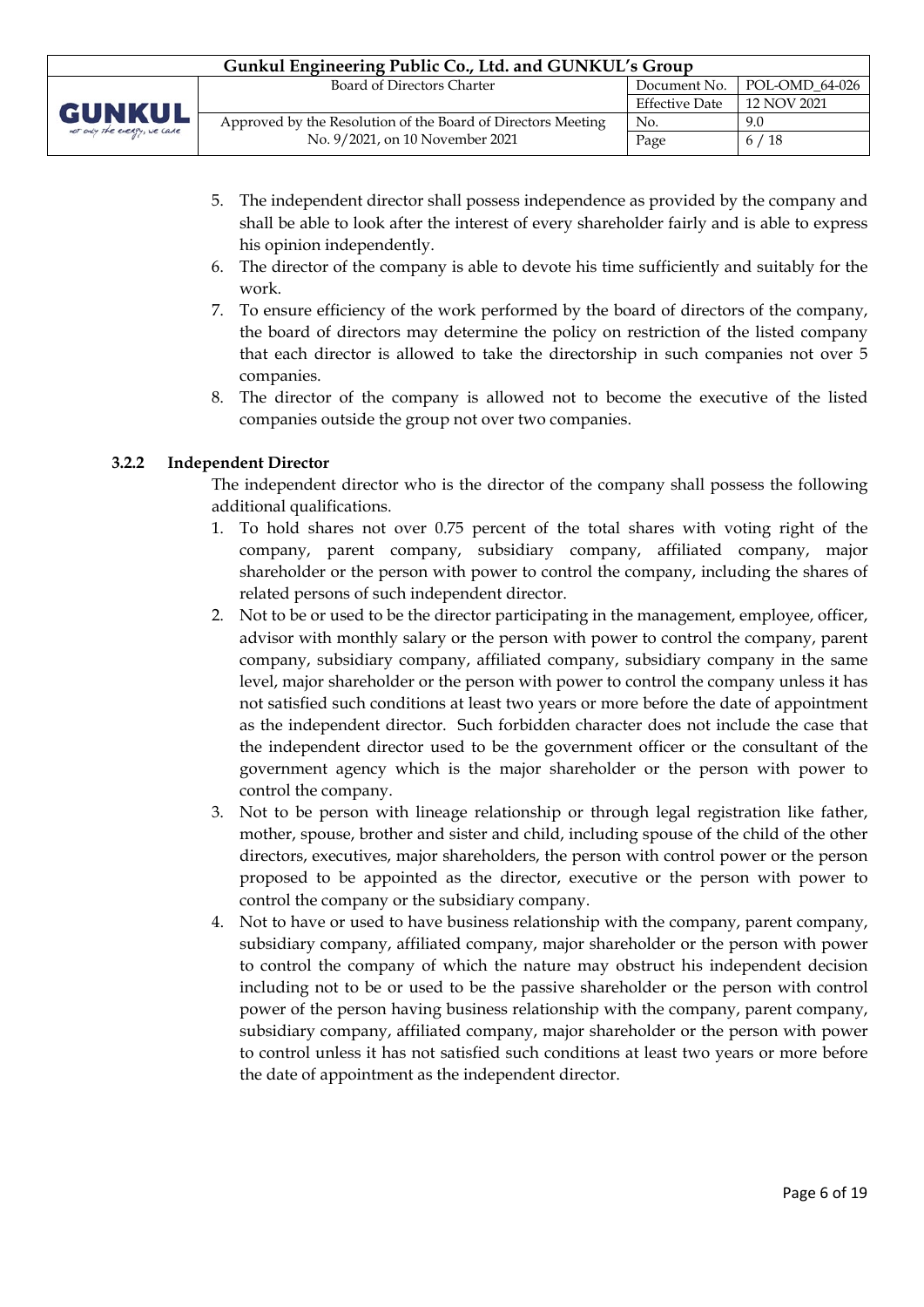| Gunkul Engineering Public Co., Ltd. and GUNKUL's Group |                                                              |                       |                |  |
|--------------------------------------------------------|--------------------------------------------------------------|-----------------------|----------------|--|
|                                                        | Board of Directors Charter                                   | Document No.          | POL-OMD_64-026 |  |
| <b>GUNKUL</b>                                          |                                                              | <b>Effective Date</b> | 12 NOV 2021    |  |
|                                                        | Approved by the Resolution of the Board of Directors Meeting | No.                   | 9.0            |  |
| not only the every, we care                            | No. 9/2021, on 10 November 2021                              | Page                  | /18            |  |

The business relationship in the first paragraph includes the business transaction undertaken regularly to conduct the business, lease or leasing out the movables, transaction related to assets or services or financial assistance rendered or accepted through lending or borrowing, guarantee, property provided as collateral of liability, including behavior of the same nature that has created more liability to the company or the contracting party to pay the other contracting party at three percent of the net tangible assets of the company or twenty million baht or more, whichever the lower. The computation of such liability will be in accordance with the method to calculate the value of related transaction in accordance with the Notification of the Capital Market Supervision Committee on Implicit Criteria on related transaction undertaken; however, to determine such liability, the liability incurred during the year before the date that the business relationship has been made with the same person will be included.

- 5. Not to be or used to be the auditor of the company, parent company, subsidiary company, affiliated company, major shareholder or the person with power to control the company and not to be the passive shareholder, the person with control power or the partner of the audit firm which has the auditor of the parent company, subsidiary company, affiliated company, major shareholder or the person with power to control the company under its supervision unless such condition has not been satisfied for at least two years before the date of appointment as the independent director.
- 6. Not to be or used to be the person rendering any professional service, including the service of the legal consultant or financial consultant with service charge over two million baht per year from the company, parent company, subsidiary company, affiliated company, major shareholder or the person with power to control the company and not to be the passive shareholder, the person with power to control or the partner of the person rendering such professional service unless such condition has not been satisfied for at least two years before the date of appointment as the independent director.
- 7. Not to be the director appointed to be the representative of the director of the company, major shareholder or the shareholder who is related to the major shareholder of the company.
- 8. Not to undertake the business of which the nature is similar to the business of the company and is in competition with the business of the company or the subsidiary company or not to be the passive partner of the partnership or the director participating in the management, employee, officer, consultant with regular monthly salary or shares held more than one percent of the total shares with voting right of the other company of which the nature of the business is similar to the business of the company or is in competition with the business of the company or the subsidiary company.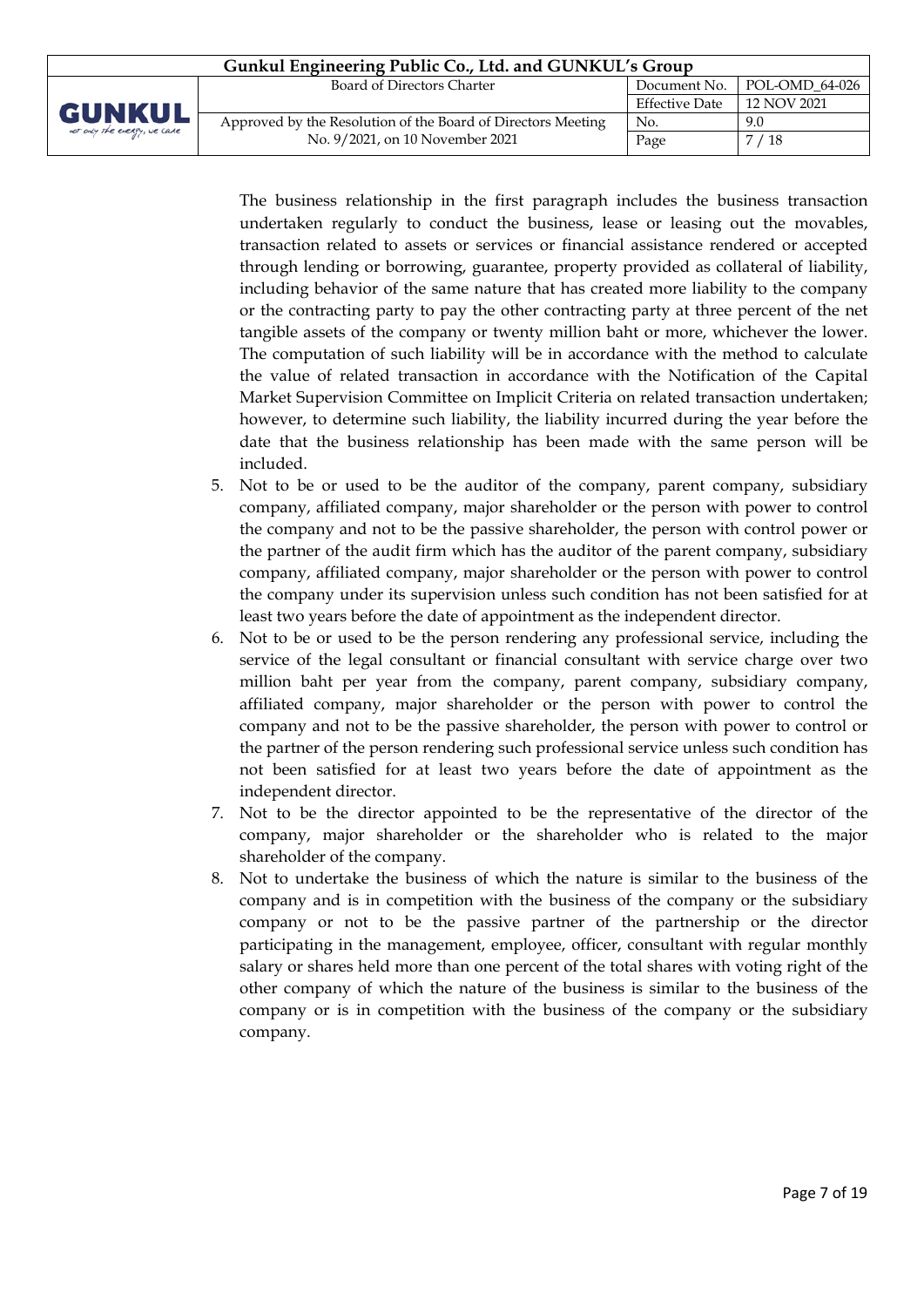| Gunkul Engineering Public Co., Ltd. and GUNKUL's Group |                                                              |                       |                               |  |
|--------------------------------------------------------|--------------------------------------------------------------|-----------------------|-------------------------------|--|
|                                                        | Board of Directors Charter                                   |                       | Document No.   POL-OMD 64-026 |  |
| <b>GUNKUL</b>                                          |                                                              | <b>Effective Date</b> | 12 NOV 2021                   |  |
|                                                        | Approved by the Resolution of the Board of Directors Meeting | No.                   | 9.0                           |  |
| not only the energy, we care                           | No. 9/2021, on 10 November 2021                              | Page                  | 8/18                          |  |

9. Not to possess any character which will impede the ability to provide the independent opinion related to the performance of the company after the appointment as the independent director of which the character is in accordance with paragraph one (1) to (9), the independent director may be assigned by the board of directors of the company to make a decision on the business operation of the company, parent company, subsidiary company, affiliated company, subsidiary company of the same level, major shareholder or the person with power to control the company with the collective decision.

# **4. Term of Office and Removal from Office**

## **4.1 Term of Office**

- 4.1.1. The director of the company is allowed to stay in his office for 3 years in each term while the leaving director of the company is required to have the majority vote of the total number of shareholders attending the meeting and having voting right in the appointment of the director of the company by the meeting of shareholders. If the votes are on par, the chairman of the meeting is allowed to cast another vote to make a decisive vote.
- 4.1.2 In the annual general meeting of shareholders, one-third of the current number of directors are required to leave their office. If the number of directors of the company could not be divided by three equally, the closest number to one-third of the directors of the company is required to leave their office. The leaving directors of the company in the first and the second year after registration shall be drawn by the lottery to determine who is required to leave the office while the later years, the directors of the company who have been in the office longest are required to leave their office. The leaving directors may be elected to take the office again.
- 4.1.3 If the directorship is vacant for any reason except the expiry of the term in accordance with Clause 4.1.1. or 4.1.2, the board of directors may appoint the person who has qualifications and not possessed the forbidden characters in accordance with the law on public company limited and the law on securities and stock exchange to become the director of the company in the following meeting of the board of directors unless the term of such director is less than two months (required to be proposed to the meeting of shareholders for appointment) while the person to be appointed the director of the company is allowed to stay in the office for the remaining term of the replaced director of the company and the appointment shall be made by the resolution of the board of directors for at least three-fourths of the votes of the remaining directors of the company.
- 4.1.4 The appointment of the director of the company to fill in the total required number of directors is required to be made urgently to ensure continuity in the operation of the board of directors of the company.
- 4.1.5 Determine the number of years of holding positions for independent directors for not more than 9 years.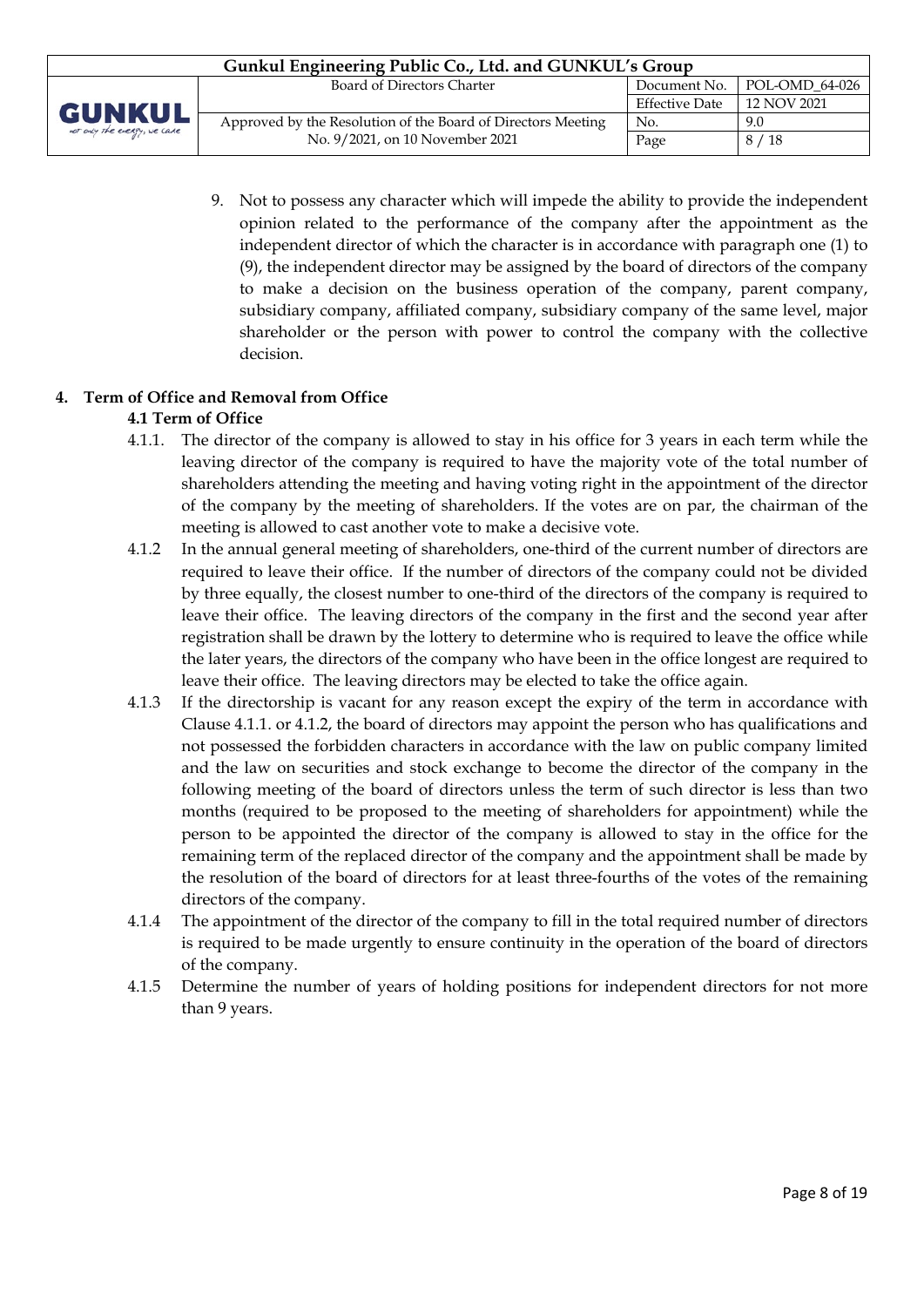| Gunkul Engineering Public Co., Ltd. and GUNKUL's Group |                                                              |                       |                  |  |
|--------------------------------------------------------|--------------------------------------------------------------|-----------------------|------------------|--|
|                                                        | Board of Directors Charter                                   | Document No.          | $POL-OMD_64-026$ |  |
| <b>GUNKUL</b>                                          |                                                              | <b>Effective Date</b> | 12 NOV 2021      |  |
| not only the energy, we care                           | Approved by the Resolution of the Board of Directors Meeting | No.                   | 9.0              |  |
|                                                        | No. 9/2021, on 10 November 2021                              | Page                  | 9/18             |  |

# **4.2 Removal of Office**

- 4.2.1 The director of the company will leave its office in the following cases.
	- 1. Expiry of the term
	- 2. Death
	- 3. Resignation
	- 4. Lack of qualifications to be the director of the company or the independent director or Possession of the forbidden characters in accordance with the law on public company limited and the laws and/or notification on securities and stock exchange and the other related laws and/or notifications.
	- 5. The meeting of shareholders has made resolution to make a removal with at least threefourths of the majority votes of the number of shareholders attending the meeting and having the voting right.
	- 6. The removal made by the order of the court
	- 7. To become the insolvent, incompetent or quasi-incompetent person.
	- 8. To be imprisoned or to be ordered with imprisonment by the order of the court in the final judicial procedure unless it is the miscellaneous wrongdoing or the act of negligence.
- 4.2.2 The director of the company who has desired to leave his office is required to submit his resignation letter to the company at least one month in advance, unless there is force majeure, together with reasons of resignation. The resignation is in effect on the date that the resignation letter has arrived the company and his resignation may be informed to the registrar of the public company as well.
- 4.2.3 When the director of the company has resigned, the company is required to inform the Stock Exchange within the specified period together with the reasons for resignation.
- 4.2.4 When the new director of the company is appointed to replace the resigned director or the expired director, the company is required to inform the Stock Exchange within 3 working days since the date that the company has received the resolution of the board of directors of the company or to inform immediately since the company has received the resolution of the meeting of shareholders (as applicable).

## **5. Scope of Authority, Duty and Responsibility**

The Board of Directors has the authority, duty and responsibility as follows.

- 5.1 To perform the duty in accordance with the laws, objectives, regulations of the company and resolution of the board of directors as well as the resolution of the meeting of shareholders with responsibility, care and integrity as a prudent person who will undertake his business under the same conditions for the maximum benefits of the company.
- 5.2 To determine vision, mission, strategy, business direction, policy, target, direction of the operating plan and budget of the company, to supervise, oversee, monitor and examine compliance with the policy, plan and budget provided and to assess the performance of the management consistently.
- 5.3 To determine the charter and major policy of the company as follows.
	- 5.3.1 Major business policy (business ethics and good corporate governance)
	- 5.3.2 Charter of the board of directors and charter of the subcommittee
	- 5.3.3 Policy, authority, duty and responsibility of the chairman of the board of directors of the company and chief executive officer.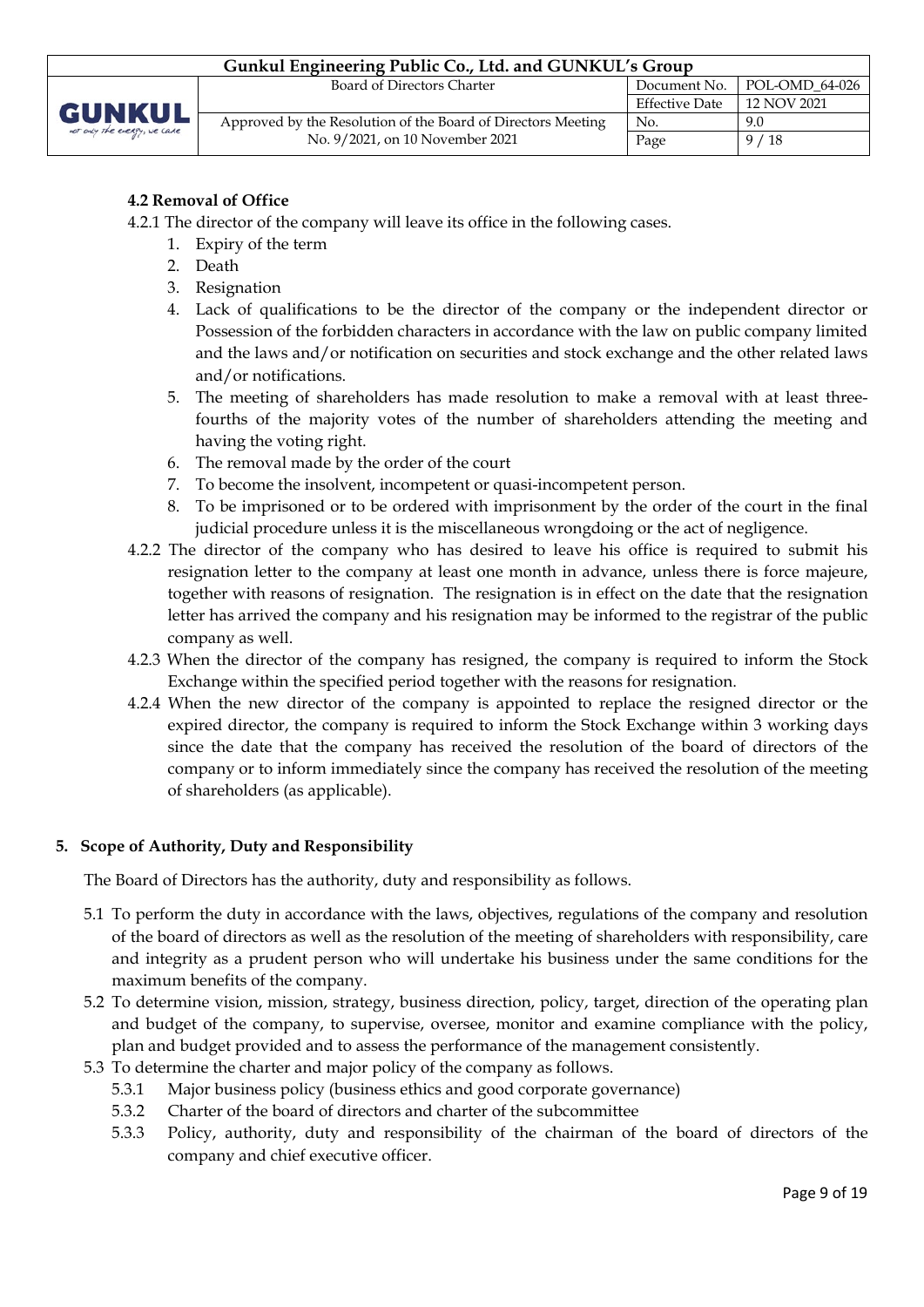| Gunkul Engineering Public Co., Ltd. and GUNKUL's Group |                                                              |                       |                               |  |  |  |
|--------------------------------------------------------|--------------------------------------------------------------|-----------------------|-------------------------------|--|--|--|
|                                                        | Board of Directors Charter                                   |                       | Document No.   POL-OMD 64-026 |  |  |  |
| <b>GUNKUL</b>                                          |                                                              | <b>Effective Date</b> | 12 NOV 2021                   |  |  |  |
|                                                        | Approved by the Resolution of the Board of Directors Meeting | No.                   | 9.0                           |  |  |  |
| not only the every, we care                            | No. 9/2021, on 10 November 2021                              | Page                  | 10/18                         |  |  |  |

- 5.3.4 Policy, measure on transaction made with unrelated company/person, measure on transaction made with related company/person and table of authority
- 5.3.5 Financial policy
- 5.3.6 Financing policy
- 5.3.7 Fund management policy
- 5.3.8 Risk management policy
- 5.3.9 Policy on examination and internal control of the company
- 5.3.10 Anti-corruption policy and related policy
- 5.3.11 Other policy related to corporate governance of the company
- 5.4 Decision on the following investments.
	- 5.4.1 Approval/decision on the budget
	- 5.4.2 Approval/decision on the investment project of the company
	- 5.4.3 Supervision of the project in accordance with the plan arranged
- 5.5 To supervise, oversee and monitor the operation of the company
	- 5.5.1 To ensure that the target is achieved or exceeded in accordance with the strategy of the company provided
	- 5.5.2 To determine the corrective measure if there is any problem or difficulty to accomplish or exceed the target provided
	- 5.5.3 To determine measure and practice on good corporate governance to manage sustainability, social responsibility and anti-corruption, including other related measures and practices
	- 5.5.4 To comply with anti-corruption measure and other related measure and to take responsibility on implementation of anti-corruption measure and other related measures
- 5.6 To prepare general information report and financial report of the company to report and disclose to shareholders and stakeholders or general investors correctly, completely, timely and fairly and in accordance with the laws provided
- 5.7 To review whether the financial reporting system, internal control system and risk management system of the company is adequate and suitable or not to ensure confidence in correctness, completeness and reliability of information and to reduce risk of fraud and to prevent any illegal act
- 5.8 To acknowledge the key audit report of the audit committee and the subcommittee, including the internal control division, the auditor and consultants of the company and to determine the improvement and corrective measure if the defect found is significant and to manage and handle the related transaction in accordance with the criteria provided under the laws
- 5.9 To appoint the person with qualifications and without possession of character forbidden by related laws to become the director of the company in case of vacancy of directorship by other reason except expiry of the term
- 5.10 To appoint the subcommittee and its chairman such as the audit committee, the risk management committee, the recruitment and remuneration committee, the good corporate governance committee, the executive board or the other subcommittee and to appoint the secretary of the board of directors and the secretary of the company to support the duty performed by the board of directors
- 5.11 To determine remuneration and to appoint the senior executive of the company and to arrange the process to develop the executive of the company through the succession plan
- 5.12 To appoint any director or directors or any person to undertake any act for the board of directors of the company while such assignment shall not assign the assignee to approve the transaction the such person or the person with possible conflict of interest or possible conflict of business interest in any nature with the company or the subsidiary company.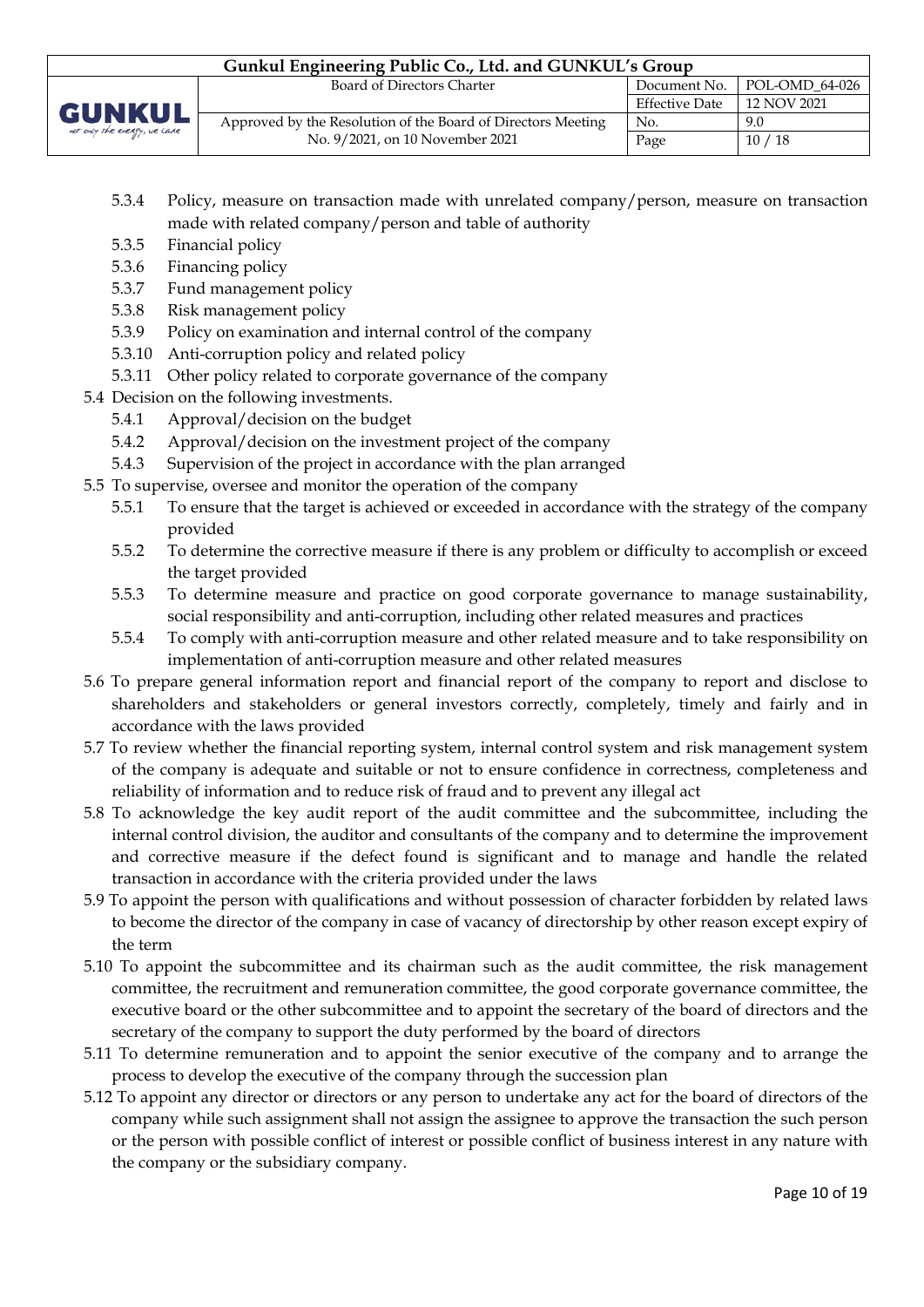| Gunkul Engineering Public Co., Ltd. and GUNKUL's Group |                                                              |                       |                               |  |  |  |
|--------------------------------------------------------|--------------------------------------------------------------|-----------------------|-------------------------------|--|--|--|
|                                                        | Board of Directors Charter                                   |                       | Document No.   POL-OMD_64-026 |  |  |  |
|                                                        |                                                              | <b>Effective Date</b> | 12 NOV 2021                   |  |  |  |
| <b>GUNKUL</b><br>not only the energy, we care          | Approved by the Resolution of the Board of Directors Meeting | No.                   | 9.0                           |  |  |  |
|                                                        | No. 9/2021, on 10 November 2021                              | Page                  | 11/18                         |  |  |  |

However, for the transaction that the director or the person with possible conflict of interest or conflict of business interest in any nature with the company or the subsidiary company, the director of the company who has the conflict of interest in such matter is not allowed to vote on such matter unless such following matters have been approved by the meeting of shareholders.

- 1. The matter that the laws and the regulations of the company have required the resolution of the meeting of shareholders
- 2. The transaction that the director of the company has the conflict of interest and is indicated by the laws or the requirements of the Stock Exchange that it is required to be approved by the meeting of shareholders
- 5.13 To arrange the annual performance assessment as follows.
	- 1. Performance of the board of directors
	- 2. Performance of each individual director
	- 3. Performance of every subcommittee
	- 4. Performance of the chief executive officers of the organization

In addition, such assessment will be used to undertake the development and improvement and to be used as data for determination of the policy for continuous development of the organization.

- 5.14 To review the policy related to good corporate governance and charter of the board of directors, vision, mission or strategy of the company annually.
- 5.15 To prepare the activity report of the board of directors for disclosure in the annual registration statement (form 56-1 one report) of the company while such report will be signed by the chairman of the board of directors of the company.
	- 1. Overall opinion or comment that the board of directors has learned from the duty performed in accordance with the charter.
	- 2. Other transactions that the board of directors has agreed that the shareholders and the general investors should learn within the scope of authority, duty and responsibility assigned by the shareholders.
	- 3. Number of meetings of the board of directors and attendance to the meetings of the directors of each director, including remuneration received by each director.
- 5.16 To perform the duty of the board of directors, the independent opinion may be sought from the other independent professional consultant when it is necessary at the expenses of the company.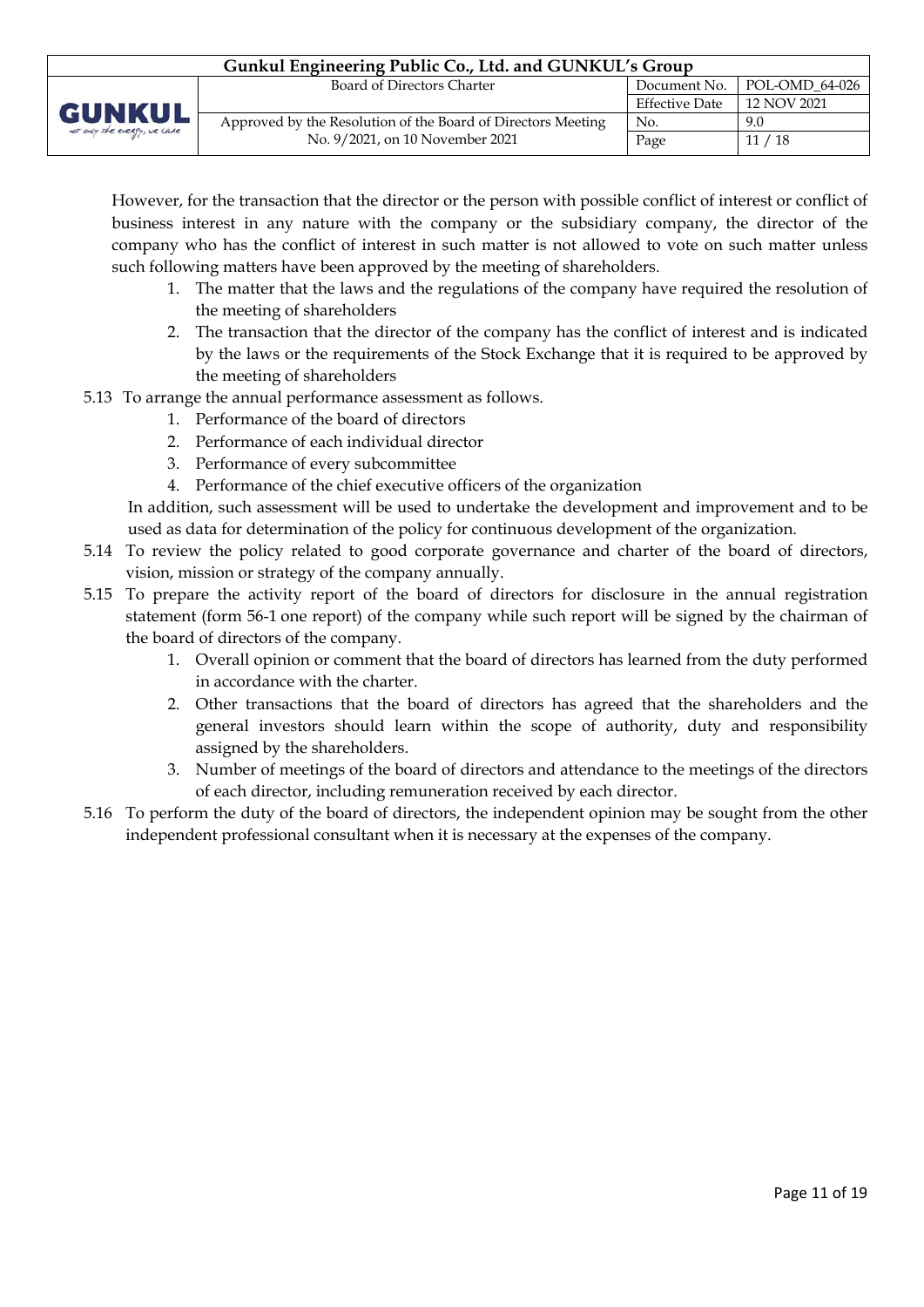| Gunkul Engineering Public Co., Ltd. and GUNKUL's Group |                                                              |                       |                |  |  |  |
|--------------------------------------------------------|--------------------------------------------------------------|-----------------------|----------------|--|--|--|
|                                                        | Board of Directors Charter                                   | Document No.          | POL-OMD_64-026 |  |  |  |
|                                                        |                                                              | <b>Effective Date</b> | 12 NOV 2021    |  |  |  |
| <b>GUNKUL</b><br>not only the energy, we care          | Approved by the Resolution of the Board of Directors Meeting | No.                   | 9.0            |  |  |  |
|                                                        | No. 9/2021, on 10 November 2021                              | Page                  | 12/18          |  |  |  |

# **6 Meeting**

- 6.1 Number of Meetings
	- 6.1.1 The Board of Directors is required to meet at least 6 times a year while every quarter meeting is arranged to examine the financial statements in accordance with the laws and the additional meetings may be arranged as deemed suitable to the chairman of the board of directors.
	- 6.1.2 The meeting between the independent directors and the auditor should be arranged for discussion of problems related to management in the organization at least once a year.
	- 6.1.3 The directors who is not the executive are required to meet at least once a year without attendance of the executive directors and the executive for discussion and exchange of opinions and comments related to the duty and responsibility. Including discussing various management issues that are important issues and inform to the Chief Executive Officer of the results of the next meeting.
	- 6.1.4 The Chairman of the Board of Directors may call for a meeting as a special case when it is deemed necessary or it is requested by at least two directors of the company to examine the agenda necessary for special joint discussion in addition to the regular meetings. If at least two directors have requested for a meeting, the chairman of the board of directors of the company or the director of the company assigned by the chairman of the board of directors of the company is required to determine the meeting date within 14 days since the date of the request.
	- 6.1.5 Every director of the company is required to attend the meetings of the board of directors at least 75 percent of the total meetings of the year.
	- 6.1.6 To disclose the number of the meeting arranged and attendance of each director during the year in the annual registration statement (form 56-1 one report).

## **6.2 Attendants of the Meeting**

- 6.2.1 To determine the quorum of the meeting of at least half of the total directors for opening the meeting while the board of directors may make a resolution of the meeting if there are at least two-thirds of the total directors attending the meeting and the Chairman of the Board of Directors is required to chair the meeting.
- 6.2.2 If the Chairman of the Board of Directors is absent or is unable to perform the duty, the directors of the company are required to elect one of the directors to chair the meeting.
- 6.2.3 Every director is allowed to discuss and express his opinion. The director who has significant conflict of interest related to the matter being considered, is required to leave the meeting during the discussion of such matter.
- 6.2.4 The meeting of the Board of Directors of the company may invite the subcommittee or the executive of the company or the person related to the agenda proposed to attend the meeting for related information.
- 6.2.5 The secretary of the Board of Directors of the company and the company secretary are required to attend every meeting and if there is any necessity that attendance is not possible, the company may assign the other person the attend the meeting on his behalf.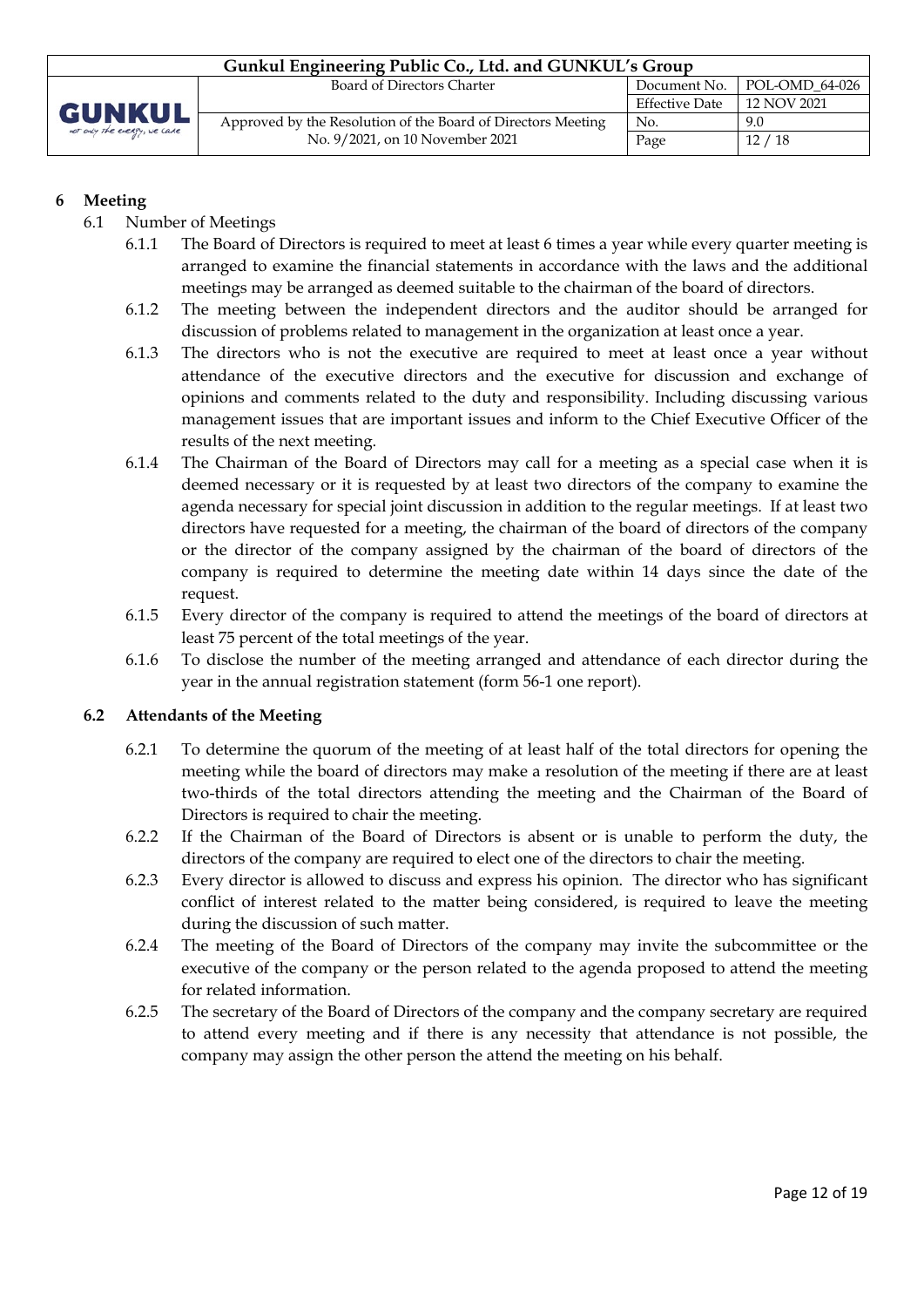| Gunkul Engineering Public Co., Ltd. and GUNKUL's Group |                                                              |                       |                               |  |  |  |
|--------------------------------------------------------|--------------------------------------------------------------|-----------------------|-------------------------------|--|--|--|
|                                                        | Board of Directors Charter                                   |                       | Document No.   POL-OMD 64-026 |  |  |  |
| GUNKUL                                                 |                                                              | <b>Effective Date</b> | 12 NOV 2021                   |  |  |  |
|                                                        | Approved by the Resolution of the Board of Directors Meeting | No.                   | 9.0                           |  |  |  |
| not only the every, we care                            | No. 9/2021, on 10 November 2021                              | Page                  | 13/18                         |  |  |  |

#### **6.3 Agenda of the Meeting**

- 6.3.1 For the meeting of the Board of Directors of the company, the agenda of the meeting is required to be made in advance and include the following agenda.
	- 1. Matter to be informed to the meeting by the chairman
	- 2. Approval on the preceding minutes of the meeting
	- 3. Review of the matter in relation to the preceding meeting
	- 4. Matters to be considered
	- 5. Matters to be informed
	- 6. Other matters
- 6.3.2 For the meeting of the Board of Directors of the company, the agenda of the meeting is required to be clearly indicated with complete and adequate supporting documents and submitted to the Board of Directors of the company at least 7 days in advance so the board of directors of the company has sufficient time to study before attending the meeting and may ask for additional information unless it is an urgent case to look after the rights or interest of the company, the appointment of the meeting may be arranged by the other methods and the meeting date may be set earlier than that.

#### **6.4 Voting**

- 6.4.1 To cast a vote, each director has one vote while the resolution of the meeting of the board of directors of the company will be determined in accordance with the voting as follows.
	- 1. In general case, the resolution of the meeting of the board of directors of the company shall consist of the majority vote and if the votes are on par, the chairman of the meeting is allowed to cast an additional vote to make a decisive vote.
	- 2. To elect the director to fill in the vacancy, the resolution of the board of directors of the company shall consist of at least three-fourths of the remaining directors.
- 6.4.2 The director who has a conflict of interest in the matter being considered is required to suspend his vote on such matter.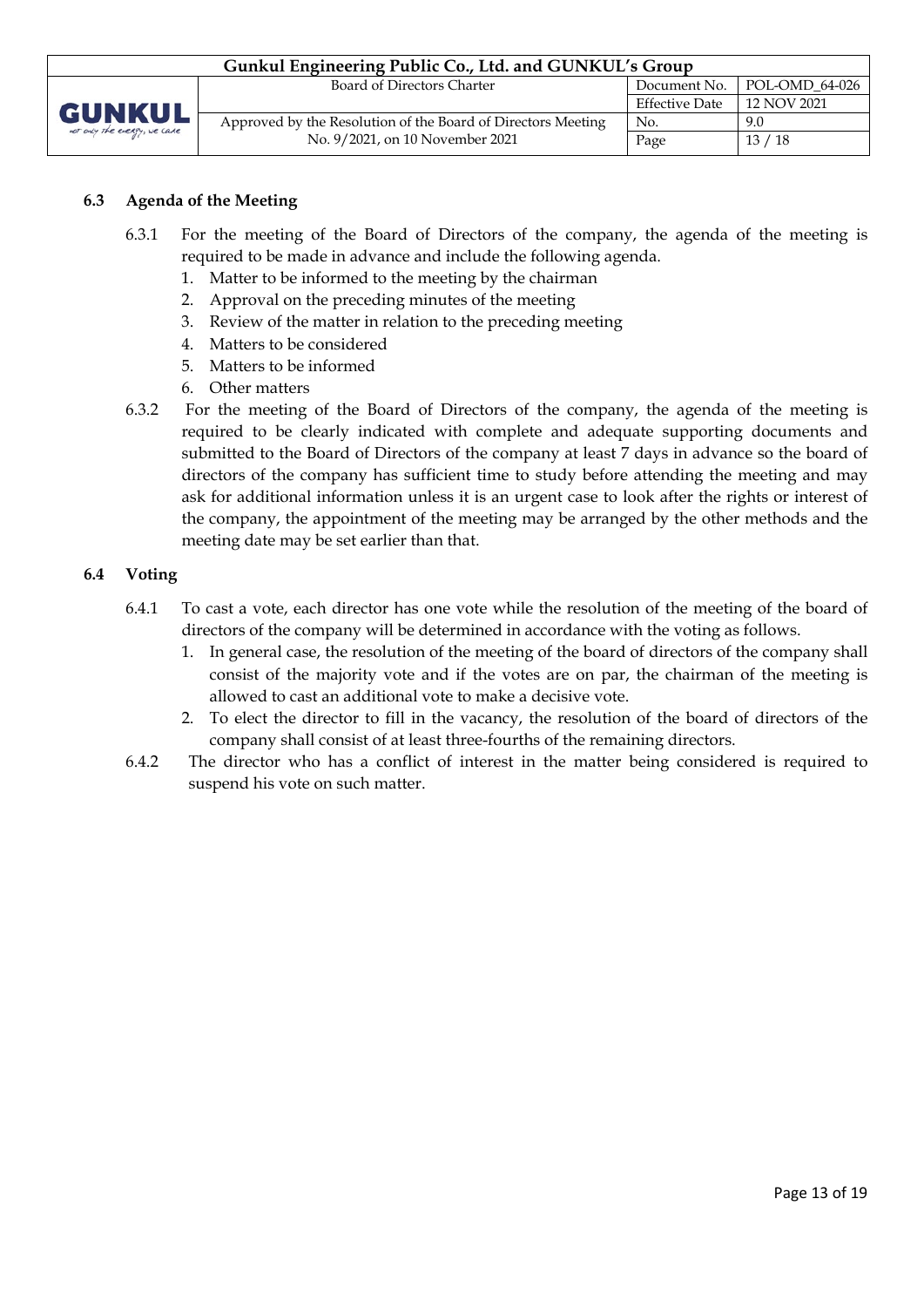

#### **6.5 Minutes of the meeting**

- 6.5.1 The Company Secretary or the person assigned is required to prepare and complete the minutes of the meeting within 14 days since the meeting date and submit such minutes to the Board of Directors of the company without delay.
- 6.5.2 The Company Secretary or the person assigned is required to submit the minutes of the meeting together with the plan (if any) to the related agency for acknowledgement as a guideline to undertake the work in accordance with the policy and practice provided.

#### **7. Reporting**

- 7.1 The Board of Directors of the company is responsible for the consolidated financial statements of the company and its subsidiary companies and financial information disclosed in the annual report. Such financial report is prepared in accordance with generally accepted accounting principles in Thailand while the accounting policy is appropriately selected and complied in a consistent manner and the audit committee and the auditor will jointly and regularly review the accounting policy complied to ensure suitability.
- 7.2 The Chairman of the Board of Directors of the company shall disclose the following information in the annual registration statement (form 56-1 one report).
	- 1. Process and criteria on performance assessment of the Board of Directors of the company as a whole basis or an individual basis
	- 2. Number of the meetings arranged and numbers of attendance to the meeting of each director
	- 3. Remuneration of each director
	- 4. Information on development and training of the directors of the company on an individual basis during the year
	- 5. Report on sale and purchase and holding of securities of the company and changes in holding during the year of the directors of the company and the executives in accordance with the definition of the Office of Securities and Exchange Commission on an individual basis

#### **8. Performance Assessment**

- 8.1 The Board of Directors of the company has a duty to make the performance assessment every years with the assessment form proposed by the Stock Exchange of Thailand and to improve and add the questions to cover the duties performed by the Board of Directors of the company in every aspect in accordance with the business undertaken by the company.
- 8.2 The process and criteria on performance assessment of the board of directors of the company as a whole basis or an individual basis will be disclosed in the annual registration statement (form 56-1 one report).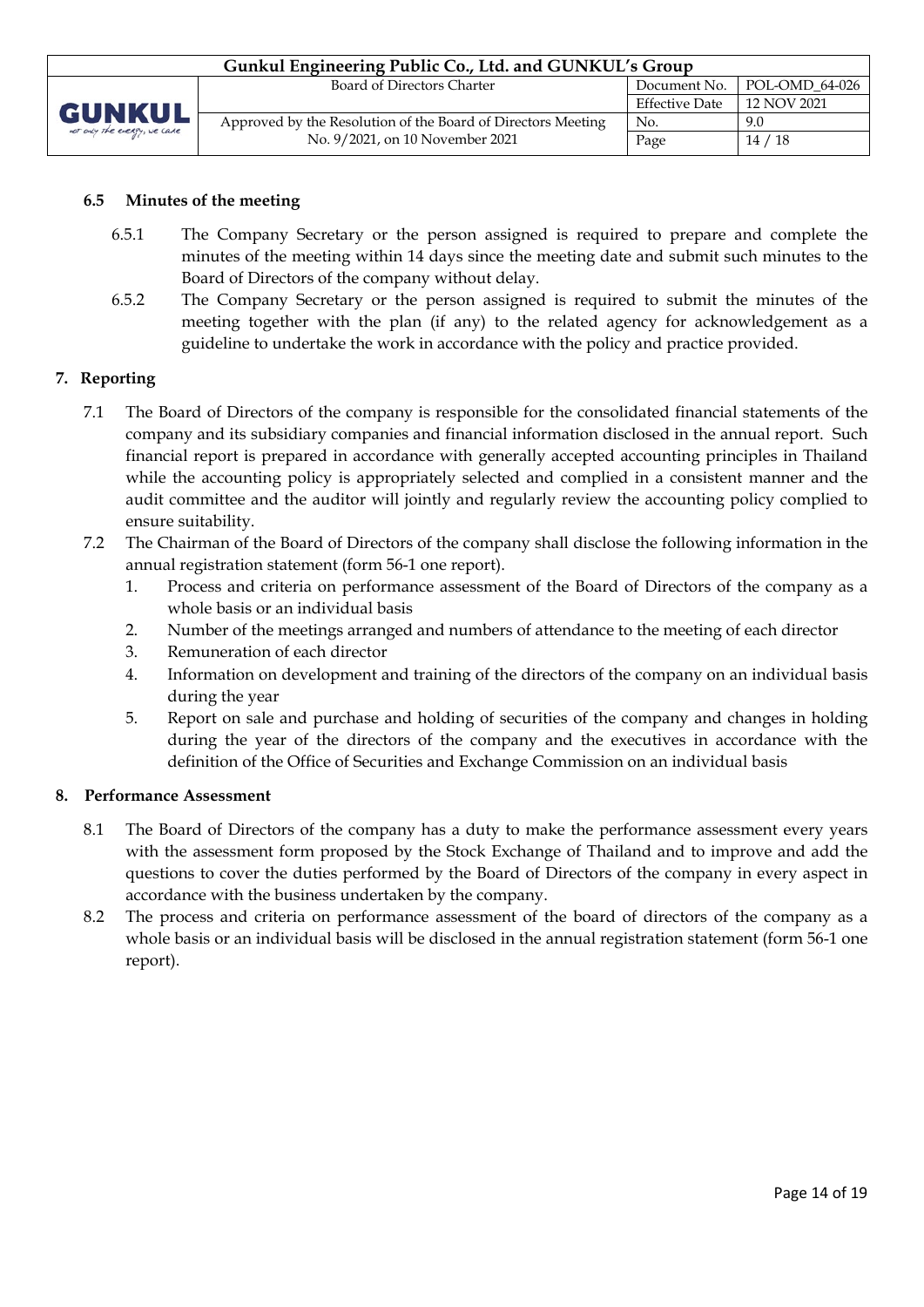| Gunkul Engineering Public Co., Ltd. and GUNKUL's Group |                                                              |                       |                |  |  |  |
|--------------------------------------------------------|--------------------------------------------------------------|-----------------------|----------------|--|--|--|
|                                                        | Board of Directors Charter                                   | Document No.          | POL-OMD_64-026 |  |  |  |
| GUNKUL<br>not only the energy, we care                 |                                                              | <b>Effective Date</b> | 12 NOV 2021    |  |  |  |
|                                                        | Approved by the Resolution of the Board of Directors Meeting | No.                   | 9.0            |  |  |  |
|                                                        | No. 9/2021, on 10 November 2021                              | Page                  | 15 / 18        |  |  |  |

#### **9. Remuneration**

- 9.1 In the general annual meeting of shareholders, the remuneration of the board of directors will be determined and approved by the meeting of shareholders.
- 9.2 The director of the company is eligible to receive the remuneration from the company in form of reward, meeting allowance, pension, bonus or other benefit of nay nature in accordance with the regulations or the resolution of the meeting of shareholders which may be fixed at a certain amount or arranged as a guideline and may be determined periodically or permanently subject to change. In addition, they will be provided with allowances and welfares in accordance with the regulations of the company and such privileges will not affect the rights of the officers or employees of the company elected to be the director entitled to remunerations and benefits as the officers or employees of the company.
- 9.3 The remunerations of each director in the past year will be disclosed in the annual registration statement (form 56-1 one report).

#### **10. Orientation and training**

10.1 Orientation

Every new director is required to attend the "Orientation for new director" as provided by the company.

- 10.2 Training
- 1. The director of the company is required to attend the course related to duties performed by the director of the company
- 2. The policy of the company is to promote the director of the company to attend the training for more competence under the continued good governance plan.
- 3. Disclosure on training and development of each director will be disclosed individually in the annual registration statement (form 56-1 one report).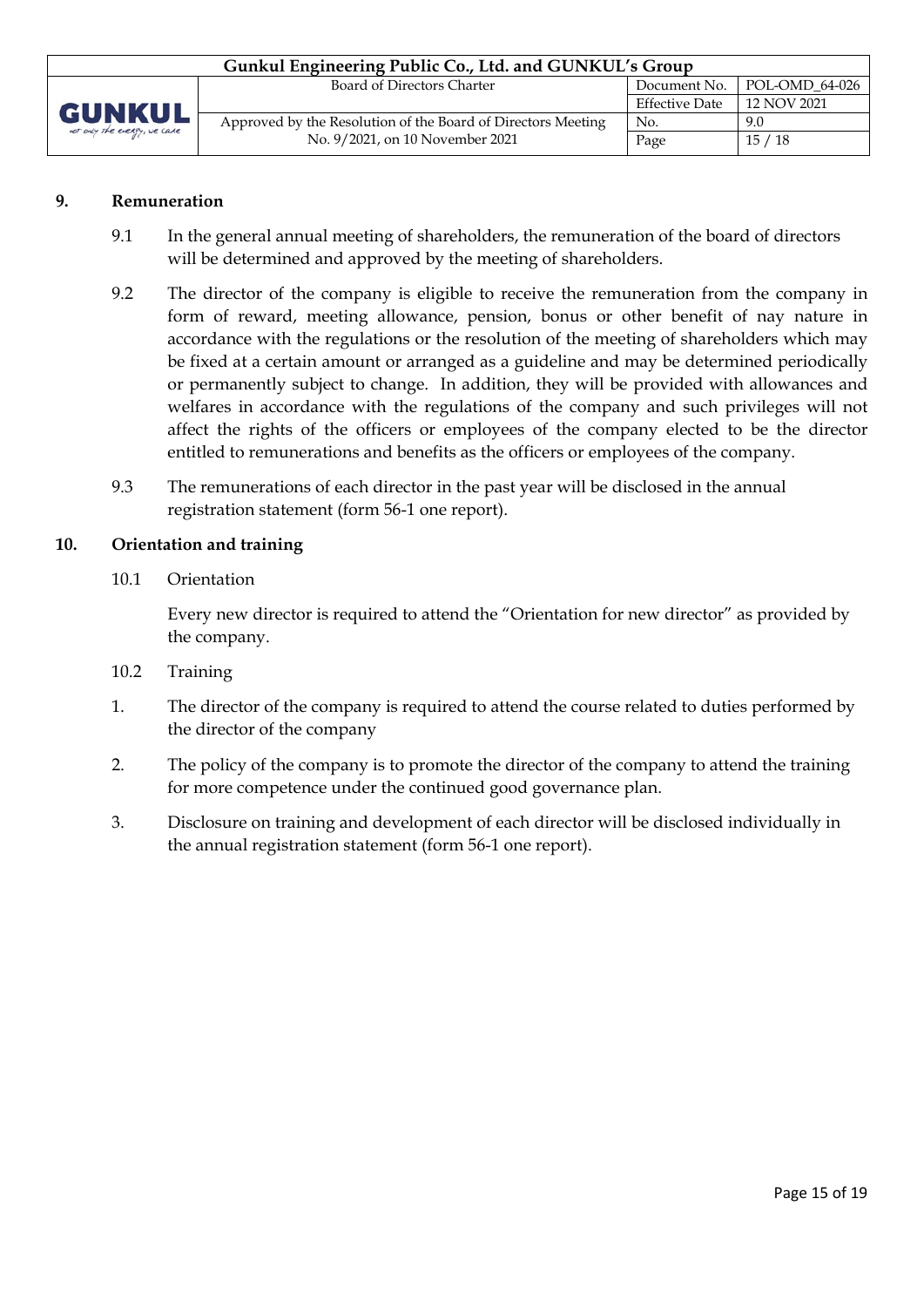| Gunkul Engineering Public Co., Ltd. and GUNKUL's Group |                                                              |                       |                |  |  |  |
|--------------------------------------------------------|--------------------------------------------------------------|-----------------------|----------------|--|--|--|
|                                                        | Board of Directors Charter                                   | Document No.          | POL-OMD 64-026 |  |  |  |
| <b>GUNKUL</b>                                          |                                                              | <b>Effective Date</b> | 12 NOV 2021    |  |  |  |
|                                                        | Approved by the Resolution of the Board of Directors Meeting | No.                   | 9.0            |  |  |  |
| not only the energy, we care                           | No. 9/2021, on 10 November 2021                              | Page                  | 16/18          |  |  |  |

# **Transitory Provisions**

The person appointed and undertaking the directorship of the company before the date that the Board of Directors Charter is in effect shall still undertake the post and authority and duties as the director of the company completely until the expiry of the term or the other person is appointed to replace him. This Board of Directors Charter is not affected by any act undertaken before this Board of Directors Charter is in effect. Any act being undertaken before this charter is in effect shall be continued until it is completed. In addition, if the board of directors has viewed that the enforcement of this charter on any matter will affect the operation of the company, the board of directors may implicitly enforce the original rules and regulations in the meantime.

Any person appointed by the Board of Directors before the enforcement of this charter, including the secretary of the Board of Directors and the secretary of the company, shall have the authority and duties of such post until the expiry of his term or the other person is appointed to replace him.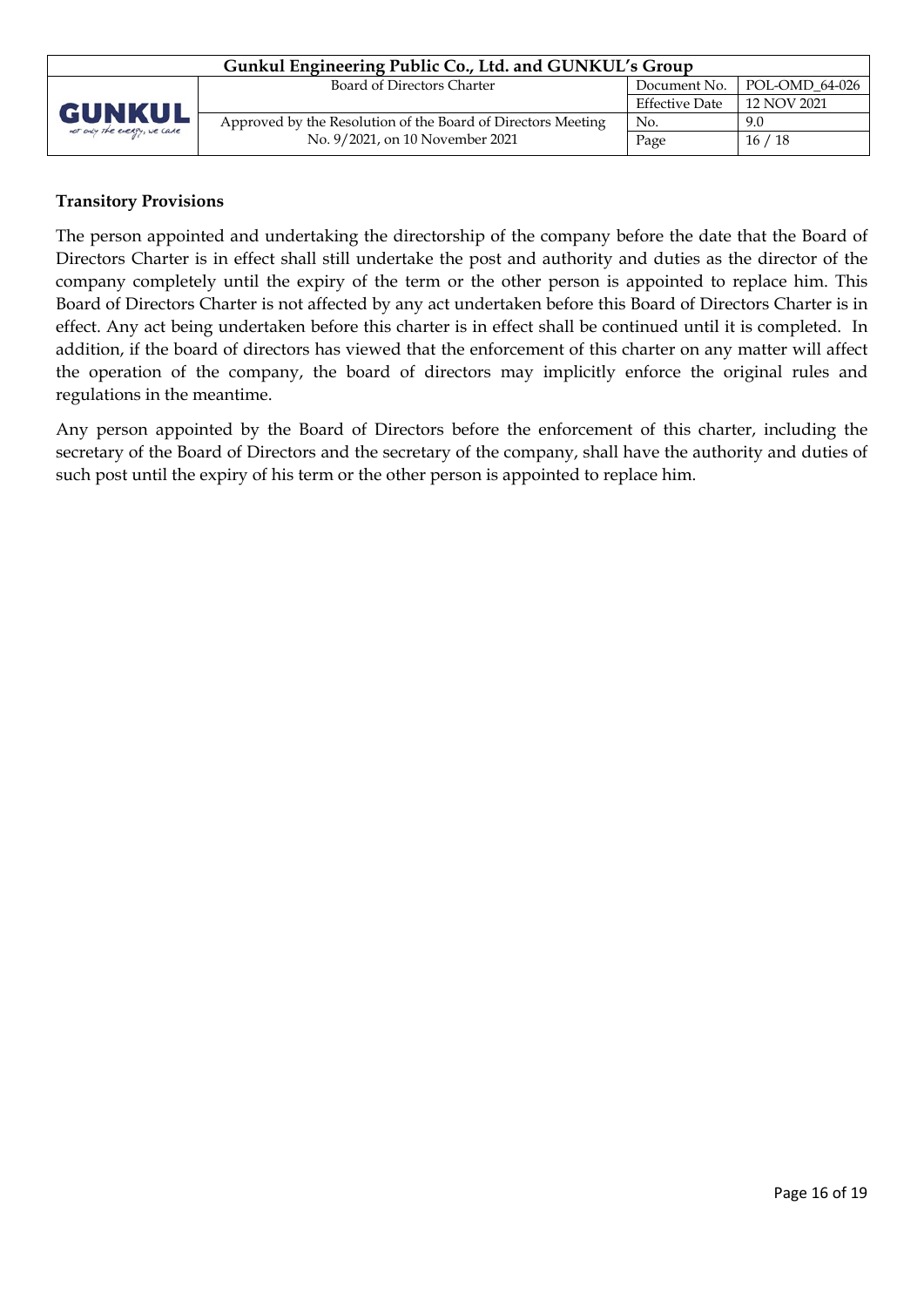

| Gunkul Engineering Public Co., Ltd. and GUNKUL's Group       |                       |                               |  |  |  |  |
|--------------------------------------------------------------|-----------------------|-------------------------------|--|--|--|--|
| Board of Directors Charter                                   |                       | Document No.   POL-OMD_64-026 |  |  |  |  |
|                                                              | <b>Effective Date</b> | 12 NOV 2021                   |  |  |  |  |
| Approved by the Resolution of the Board of Directors Meeting | No.                   | 9.0                           |  |  |  |  |
| No. 9/2021, on 10 November 2021                              | Page                  | 17/18                         |  |  |  |  |

# **Record of Amendment**

| Document   | No./Amendment | Date        | Amended statement         | <b>Reason</b> for   | Revocation date |
|------------|---------------|-------------|---------------------------|---------------------|-----------------|
| No.        | No.           |             |                           | amendment           |                 |
| <b>OMD</b> | $1.0\,$       | 27 OCT 2008 | Revision (Name of the     | To comply with      | 9 NOV 2012      |
| 2551/07    |               |             | original regulations and  | the concept of the  |                 |
|            |               |             | policies: Authority and   | supervision         |                 |
|            |               |             | duties of the board of    | agency and the      |                 |
|            |               |             | directors and the         | current operation   |                 |
|            |               |             | subcommittee)             |                     |                 |
| <b>OMD</b> | 2.0           | 9 NOV 2012  | Improvement made to the   | To expand to        | 22 NOV 2016     |
| 2555.01    |               |             | entire copy               | include the         |                 |
|            |               |             | (Name of the original     | authority, duties   |                 |
|            |               |             | regulations and policies: | and                 |                 |
|            |               |             | Authority and duties of   | responsibilities of |                 |
|            |               |             | the board of directors of | the subcommittee    |                 |
|            |               |             | the company and the       | additionally        |                 |
|            |               |             | subcommittee)             | appointed           |                 |
| <b>OMD</b> | 3.0           | 22 NOV 2016 | Improvement made to the   | To determine and    | 25 DEC 2017     |
| 2559/01    |               |             | entire copy               | segregate the       |                 |
|            |               |             | (Changed to: Board of     | charter of the      |                 |
|            |               |             | directors Charter)        | charter of each     |                 |
|            |               |             |                           | committee clearly   |                 |
| <b>OMD</b> | 4.0           | 25 DEC 2017 | Reviewed                  | To comply with      | 23 FEB 2018     |
| 2560/04    |               |             |                           | the principles of   |                 |
|            |               |             |                           | the current         |                 |
|            |               |             |                           | supervisory and     |                 |
|            |               |             |                           | operational         |                 |
|            |               |             |                           | departments.        |                 |
| <b>OMD</b> | 5.0           | 23 FEB 2018 | Reviewed                  | To comply with      | 19 NOV 2018     |
| 2561/01    |               |             |                           | the principles of   |                 |
|            |               |             |                           | the current         |                 |
|            |               |             |                           | supervisory and     |                 |
|            |               |             |                           | operational         |                 |
|            |               |             |                           | departments.        |                 |
| <b>OMD</b> | 6.0           | 19 NOV 2018 | Reviewed                  | To comply with      | 2 MAR 2020      |
| 2561/08    |               |             |                           | the principles of   |                 |
|            |               |             |                           | the current         |                 |
|            |               |             |                           | supervisory and     |                 |
|            |               |             |                           | operational         |                 |
|            |               |             |                           | departments.        |                 |
| <b>OMD</b> | 7.0           | 2 MAR 2020  | Reviewed                  | To comply with      | 1 MAR 2021      |
| 2563/01    |               |             |                           | the principles of   |                 |
|            |               |             |                           | the current         |                 |
|            |               |             |                           | supervisory and     |                 |
|            |               |             |                           | operational         |                 |
|            |               |             |                           | departments.        |                 |